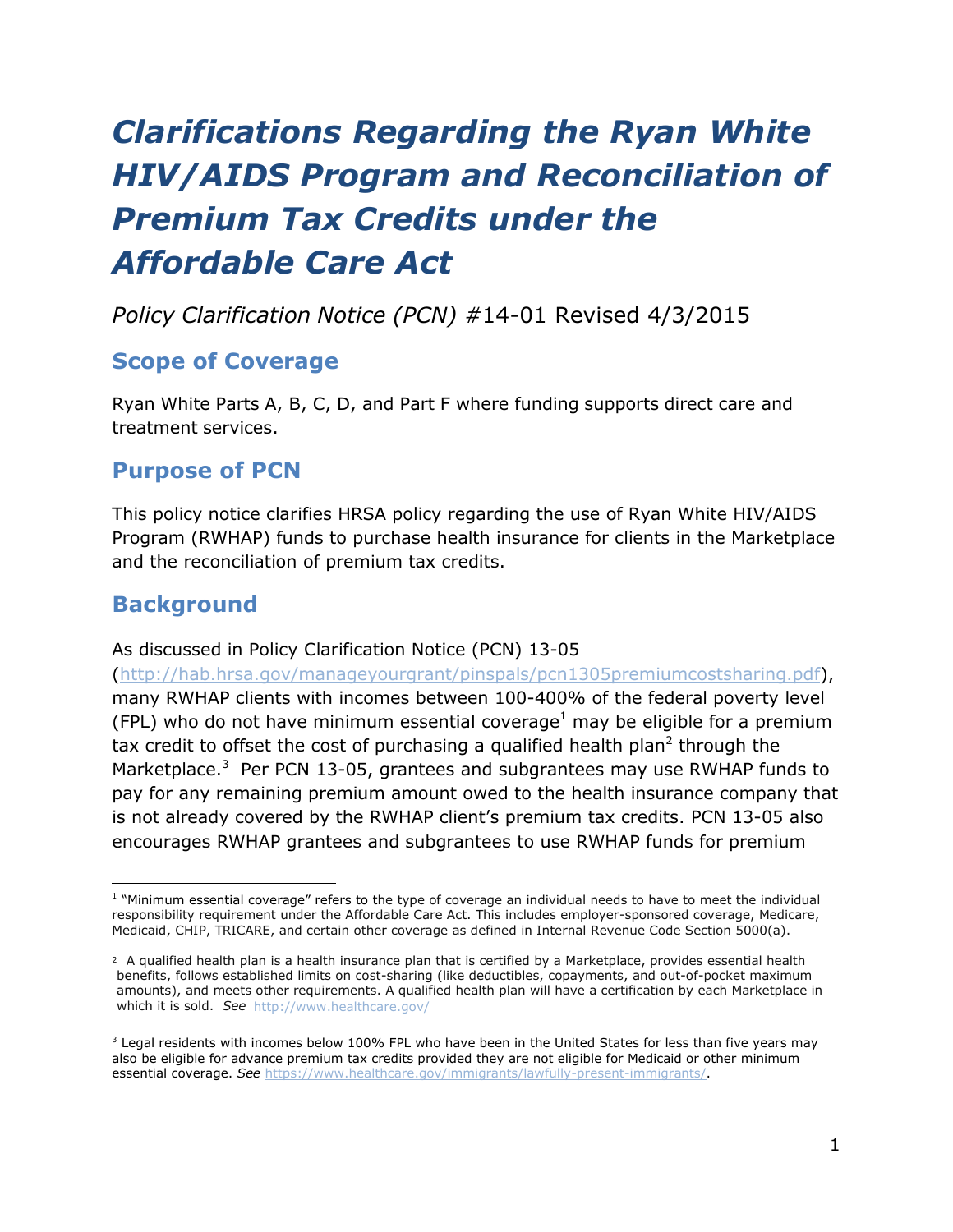assistance for clients not eligible for premium tax credits when it is cost-effective, as appropriate and when resources are available.<sup>4</sup>

When an individual applies for coverage in the Marketplace, the Marketplace will estimate the amount of premium tax credit the individual may claim for the tax year. The amount of the premium tax credit is based on the individual's income, family size, and the cost of the second-lowest cost silver plan<sup>5</sup> available to them in the Marketplace. If the Marketplace determines that an individual qualifies for a premium tax credit, the individual may choose to have some or all of the estimated premium tax credit paid in advance directly to the insurance company as an advance payment of the premium tax credit (APTC) to lower the individual's monthly premium or can wait to get all of the premium tax credit when the individual files a tax return at the end of the year. If the Marketplace determines that an individual does not qualify for a premium tax credit, the individual may still purchase coverage through the Marketplace at the full premium cost.

Individuals who purchased coverage through the Marketplace and received APTCs or plan to claim the premium tax credits at the end of the tax year must file federal income tax returns for that year. This filing requirement applies whether or not the individual would otherwise be required to file a return. Individuals who are married generally must file a joint return to be eligible for the premium tax credit.<sup>6</sup>

Taxpayers will reconcile any APTC when they file their tax returns. Individuals will subtract the total of any APTC they receive during the year from the amount of the premium tax credit calculated on their tax return (*i.e.,* "actual premium tax credit") If an individual receives APTC that is less than the actual premium tax credit for which the individual is eligible, the excess amount of premium tax credit will reduce any tax liability of the individual, and may result in a refund. Similarly, if the individual received APTC that exceeds the actual premium tax credit for which the individual is eligible, the individual will owe that amount back to the IRS.

 $\overline{a}$ 

 $^4$  RWHAP clients not eligible for premium tax credits include clients under 100% FPL; clients with incomes above 400% FPL; clients who have minimum essential coverage other than individual market coverage available to them, but choose to purchase in the Marketplace; and clients who are ineligible to purchase insurance through the Marketplace.

<sup>&</sup>lt;sup>5</sup> There are four types of coverage that will be offered in each Marketplace: bronze, silver, gold, and platinum. A bronze level qualified health plan (QHP) is a health plan offered in the Marketplace with an actuarial value (AV) of 60 percent. A silver level QHP has an AV of 70 percent, a gold level QHP has an AV of 80 percent, and a platinum QHP has an AV of 90 percent.

 $^6$  Clients that are married and file using the filing status Married Filing Separately will not be eligible for the premium tax credit unless they meet the criteria in [Notice 2014-23,](http://www.irs.gov/file_source/pub/irs-drop/n-14-23.pdf) which allows certain victims of domestic abuse to claim the premium tax credit using the Married Filing Separately filing status for the 2014 calendar year.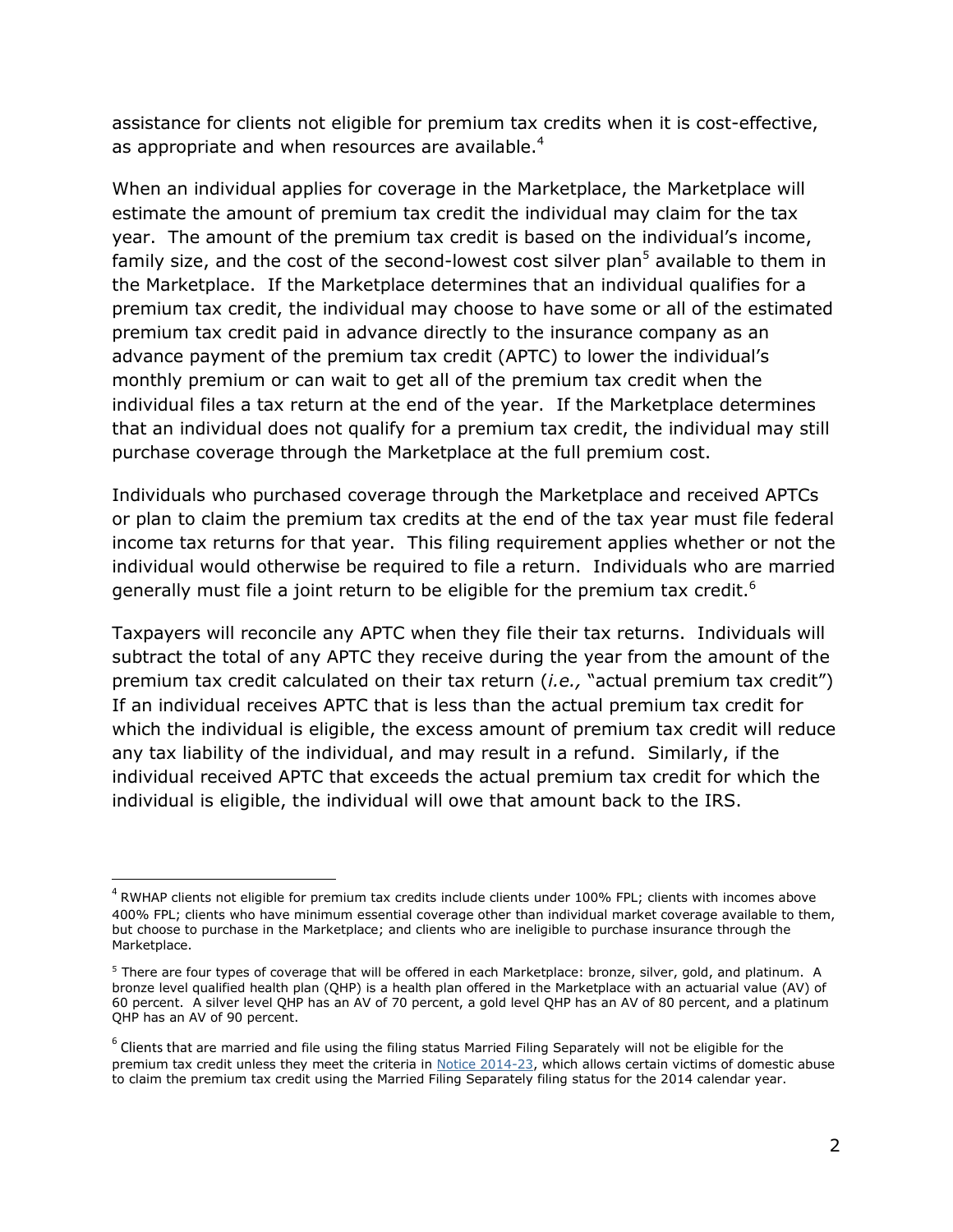Clients initially deemed ineligible for APTC who purchased full-price coverage on the Marketplace may be found eligible for an actual premium tax credit when they file their returns. This could occur because of income fluctuations during the year that result in an annual income that fell within the 100-400% FPL range, or because of changes in family composition that occurred during the year but were not reported to the Marketplace. The resulting premium tax credit will reduce any tax liability of the individual, and may result in a refund, which should be recouped by the grantee or subgrantee if the RWHAP funds were used to pay premiums during the year.

To learn more about premium tax credits and the IRS reconciliation process, please visit [http://www.irs.gov/uac/Newsroom/Questions-and-Answers-on-the-Premium-](http://www.irs.gov/uac/Newsroom/Questions-and-Answers-on-the-Premium-Tax-Credit)[Tax-Credit.](http://www.irs.gov/uac/Newsroom/Questions-and-Answers-on-the-Premium-Tax-Credit)

## **Importance of Reporting Accurate Information to the Marketplace**

RWHAP grantees and subgrantees should convey to clients the importance of reporting accurate income information on their Marketplace application and reporting to the Marketplace any income or family size changes throughout the year. Notifying the Marketplace about changes in circumstances will decrease the likelihood of a significant difference between the APTC payments (or lack thereof) and the actual premium tax credit. Changes in circumstances that can affect the amount of an individual's premium tax credit include: increases and decreases in household income, marriage, divorce, birth or adoption of a child, other changes to household composition, and gaining or losing eligibility for government-sponsored or employer-sponsored health care coverage.<sup>7</sup>

### **Grantee Expectations for Excess Premium Tax Credits**

As discussed above, it is possible that a RWHAP client's actual premium tax credit calculated on the tax return is more than the client's APTC resulting in the client receiving excess premium tax credit either through a reduction in overall tax liability or a refund from the IRS. RWHAP grantees and subgrantees that use program funds to purchase health insurance in the Marketplace must establish appropriate mechanisms to vigorously pursue any excess premium tax credit a client receives from the IRS. RWHAP grantees and subgrantees must establish and maintain policies and procedures for the pursuit of excess premium tax credit from individual clients. Grantees and subgrantees must document the steps that were taken to pursue these funds from clients. When establishing such policies, grantees

 $\overline{\phantom{a}}$ 

<sup>7</sup> *See* <https://www.healthcare.gov/how-do-i-report-life-changes-to-the-marketplace/> for a full list of changes to report to the Marketplace.